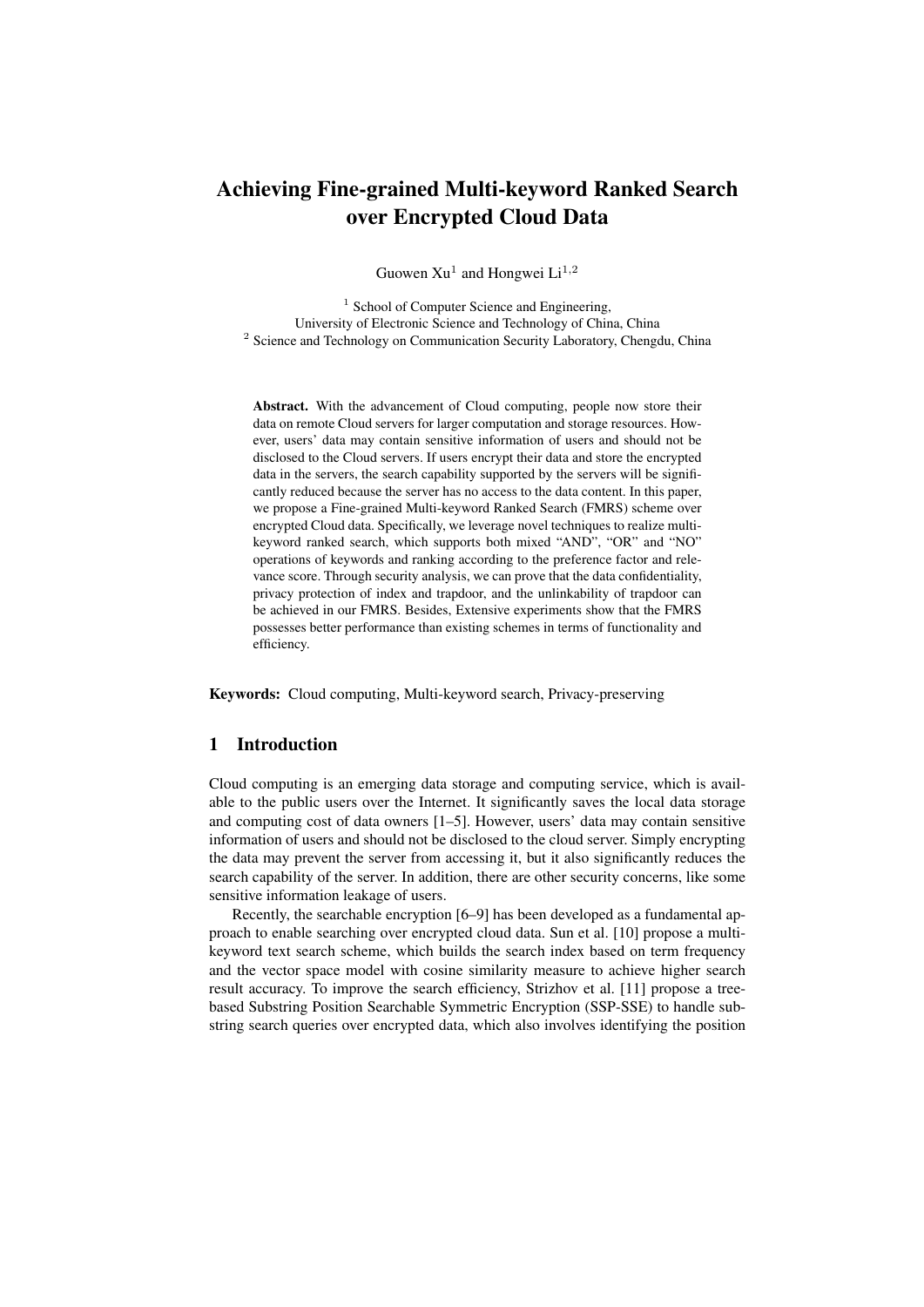#### 2 Guowen  $Xu^1$  and Hongwei  $Li^{1,2}$



Fig. 1: System model

of the substring within the document. Li et al. [12] utilize the relevance score and knearest neighbor techniques to design an efficient multi-keyword search scheme, which supports the mixed "AND", "OR" and "NO" operations of keywords. However, these proposed schemes cannot achieve the ranking according to the preference factor and relevance score simultaneously.

In this paper, we propose a Fine-grained Multi-keyword Ranked Search(FMRS) scheme over encrypted cloud data. Specifically, our original contributions can be summarized as follows:

- Both mixed "AND", "OR" and "NO" operations of keywords and fine-grained ranking according to the preference factor and relevance score were supported in our proposed scheme.
- Data confidentiality, privacy protection of index and trapdoor, and the unlinkability of trapdoor can be achieved in our FMRS. Besides, Extensive experiments show that the FMRS possesses better performance than existing schemes in terms of functionality and efficiency.

The remainder of this paper is organized as follows. In Section 3, we describe the preliminaries of the proposed schemes. In Section 2, we outline the system model, threat model and security requirements. We present the developed scheme in Section 4. Then we carry out the security analysis and performance evaluation in Section 5 and Section 6, respectively. Finally, Section 7 concludes the paper.

# 2 SYSTEM MODEL, THREAT MODEL and SECURITY REQUIREMENTS

## 2.1 System Model

As shown in Fig. 1, we consider a system consists of three entities, i.e., *Data owner*, *Cloud server* and *Search user*. The tasks of dtaa owner is to encrypt raw data utilizing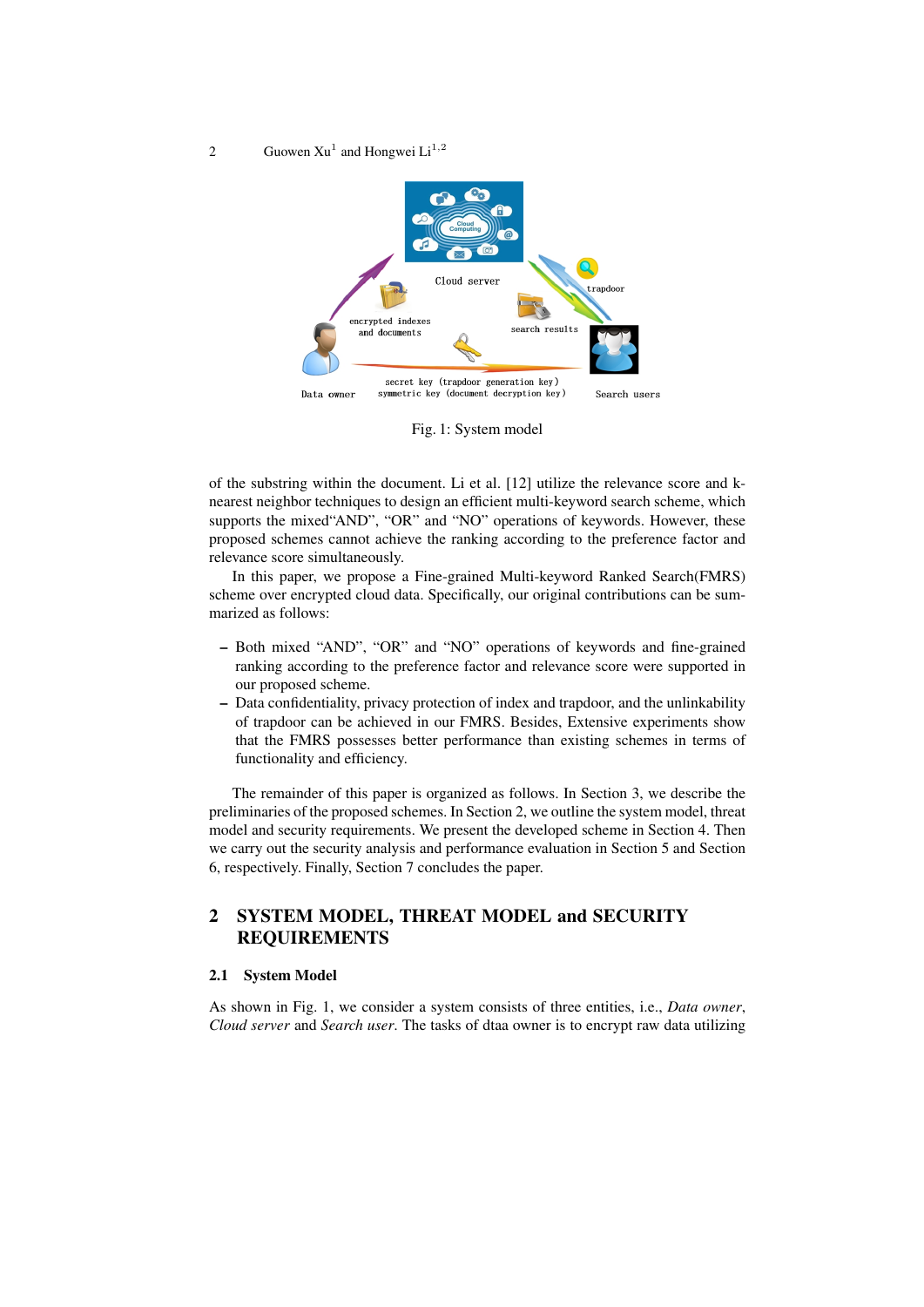symmetric encryption such as AEE, and send them to the cloud server. Then, for each original data, corresponding a encrypted index will be created and be also sent to the cloud server for query expediently. The cloud server is an intermediate entity which stores the encrypted documents and corresponding indexes that are received from the data owner, and provides data access and search services to given search users, and the main task of search user is to query on cloud assisted with the cloud server.

#### 2.2 Threat Model and Security Requirements

In our threat models, the cloud server is generally considered "honest-but-curious", which is the same as most related works on secure cloud data search [10,13–16]. Specifically, on one hand, the cloud server is honest and honestly follows the designated protocol specification and provides appropriate services. However, the cloud server is also curious, and could be "curious" to infer and analyze data (including index) stored in the cloud server so as to learn additional information. Based on this situation, we consider two threat models depending on the information available to the cloud server.

- Known Ciphertext Model: In this model, the cloud server only knows the encrypted document collection  $C$  and the corresponding index collection  $I$ , both of which are outsourced from the data owner.
- Known Background Model: In this stronger model, the cloud server is supposed to possess more knowledge than what can be accessed in the known ciphertext model, such as the correlation relationship of trapdoors and the related statistics of other information, i.e., cloud server can obtain a large amount of statistical information through a known database which bears the similar nature to the targeting dataset.

Based on the above threat model, we define the security requirements as follows:

- *Confidentiality of documents*: The documents of the data owner are stored in the cloud server. Due to the privacy of data, the contents of documents should not be identifiable except by the data owner and the authorized search users.
- *Privacy protection of index and trapdoor*: Index and trapdoor are closely related to file information, the contents of index and trapdoor privacy should be ensured and cannot be identified by the cloud server.
- *Unlinkability of trapdoor*: Unlinkability of trapdoor, i.e the cloud server can not get any keyword information according to the trapdoors. For the same keywords, trapdoors should be generated randomly, rather than deterministic.

## 3 PRELIMINARIES

## 3.1 Secure kNN Computation

We leverage the work of Wong et al. [17]. Wong et al. propose a secure *k*-nearest neighbor (kNN) scheme which can encrypt two vectors and calculate their Euclidean distance secretly. Firstly, the secret key  $(S, M_1, M_2)$  needs to be generated by data owner. The role of binary vector *S* is to split plaintext vector into two random vectors, which can change the original value of plaintext vector. Then the  $M_1$  and  $M_2$  are used to encrypt the split vectors. Detailed introduction for kNN can refer to the literature [17].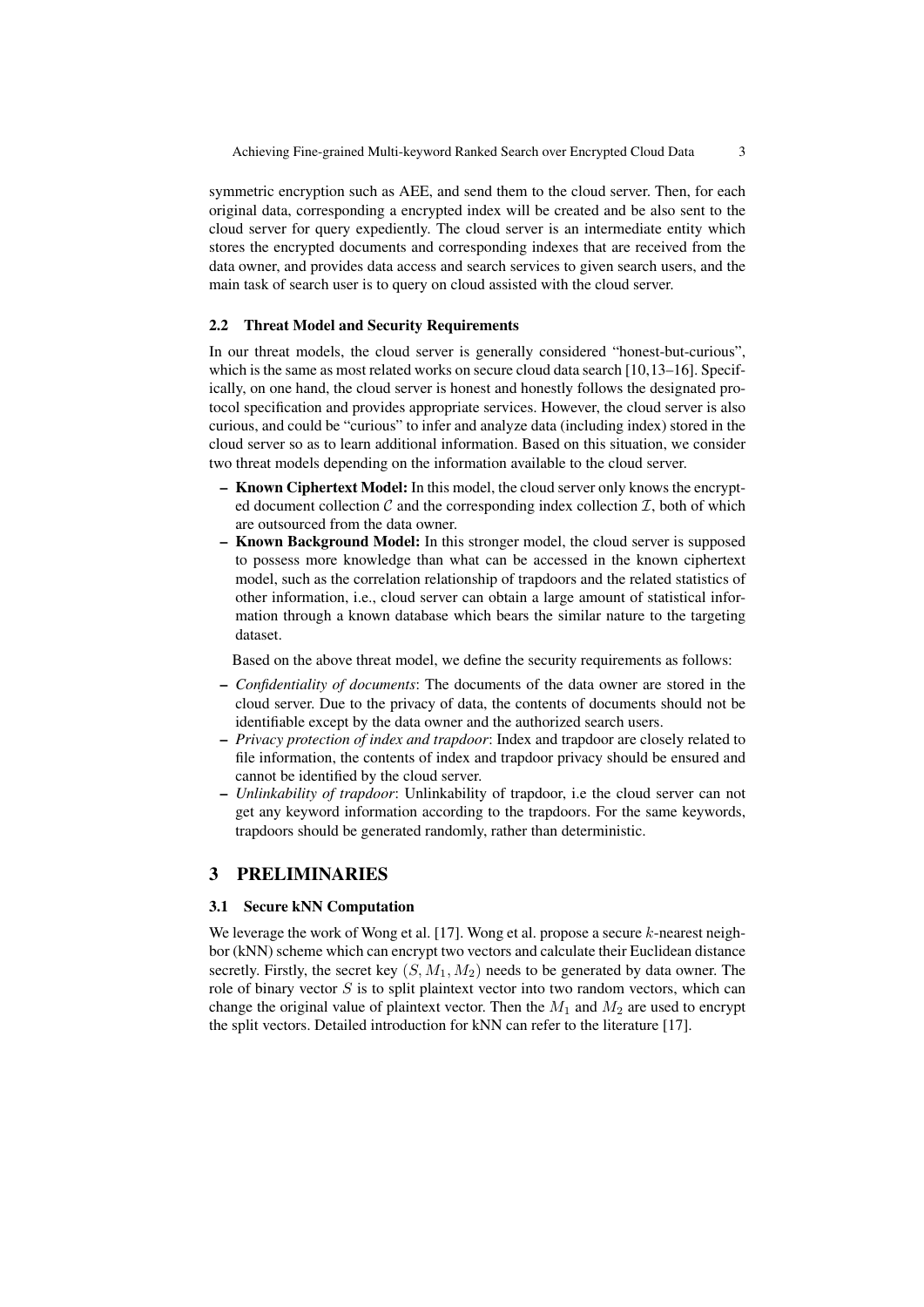4 Guowen  $Xu^1$  and Hongwei  $Li^{1,2}$ 

#### 3.2 Relevance Score

We adopt a widely used expression in [18] to evaluate the relevance score as

$$
Score(\widetilde{W}, F_j) = \sum_{w \in \widetilde{W}} \frac{1}{|F_j|} \cdot (1 + \ln f_{j,w}) \cdot \ln(1 + \frac{N}{f_w})
$$
(1)

where  $f_{j,w}$  represents the frequency of keyword *w* in document  $F_j$ ;  $f_w$  represents the number of documents that contain the keyword *w*; *N* represents the number of files in the collection; and  $|F_i|$  represents the length of  $F_i$ , which obtained by counting the number of indexed keywords.

#### 3.3 Reference Factor

The preference factors are defined by search user for custom search, which can set the weight of keywords according to one's preferences. In this paper, we exploit superincreasing sequence  $(a_1 > 0, a_2, \cdots, a_l)$  (i.e.,  $\sum_{i=1}^{j-1} a_i \cdot D < a_j (j = 2, 3, \cdots, l)$ ) to custom search for everyone, where  $a_i$  is the preference factor of keyword  $w_i$ .

### 4 PROPOSED SCHEME

In this section, we discuss our fine-grained multi-keyword ranked search scheme(FMRS) in detail.

Initialization A (*m*+1)*−* dimensional binary vector*S*, two (*m*+1)*×*(*m*+1) invertible matrices  $M_1$  and  $M_2$  and symmetric key are generated by data owner. where  $sk$  is to encrypt documents outsourced to the cloud server.

**Index building** document collection  $(F_1, F_2, \cdots F_N)$  will be encrypted formed as  $C_j$  ( $j = 1, 2, \cdots N$ ) by symmetric key *sk*, and sent to the cloud server firstly. Then, for each document  $C_i$ , a m-dimensional binary vector  $P_i$  are generated as  $P_j$   $(j = 1, 2, \cdots N)$ , where each element in  $P_i$  was determined by the  $TF \times IDF$  weighting technique [17]. The data owner extends the *P* to a  $(m + 1)$  – dimension vector *P'*, where  $P'[m+1] =$ 1. The data owner splits *P'* into two  $(m + 1)$  –dimension vectors  $(P_a, P_b)$  using the key *S*. i.e, if  $S[j] = 0$ ,  $P_a[i] = P_b[i] = P'[i]$ , otherwise  $P'[i] = P_a[i] + P_b[i]$ , (the value of *P ′* [*i*] will be randomly split into *Pa*[*i*] and *P<sup>b</sup>* ). Therefore, the index of encrypted document  $C_j$  can be denoted as  $I_j = (P_a M_1, P_b M_2)$ . Finally, the data owner sends  $C_j \parallel FID_j \parallel I_j (j = 1, 2, \cdots, N)$  to the cloud server.

**Trapdoor generation** Keyword set  $\widetilde{W}$  will be created by search user firstly, where we utilize a m-dimensional binary vector  $Q$  to indicate the preference factors of  $w_j$ . Then, Q will be extended to  $(m + 1)$  dimension vector  $Q'$ , where  $Q'[m + 1]$  was set as *−s* (the value of *−s* will be explained in following schemes ), then *Q′* is scaled by a random number  $r \neq 0$  to generate  $Q'' = r \cdot Q'$ . After applying the same splitting and encryption processes as above, the trapdoor  $T_{\widetilde{W}}$  is generated as  $(M_1^{-1}q_a, M_2^{-1}q_b)$ . Finally, the search user sends  $T_{\widetilde{W}}$  to the cloud server.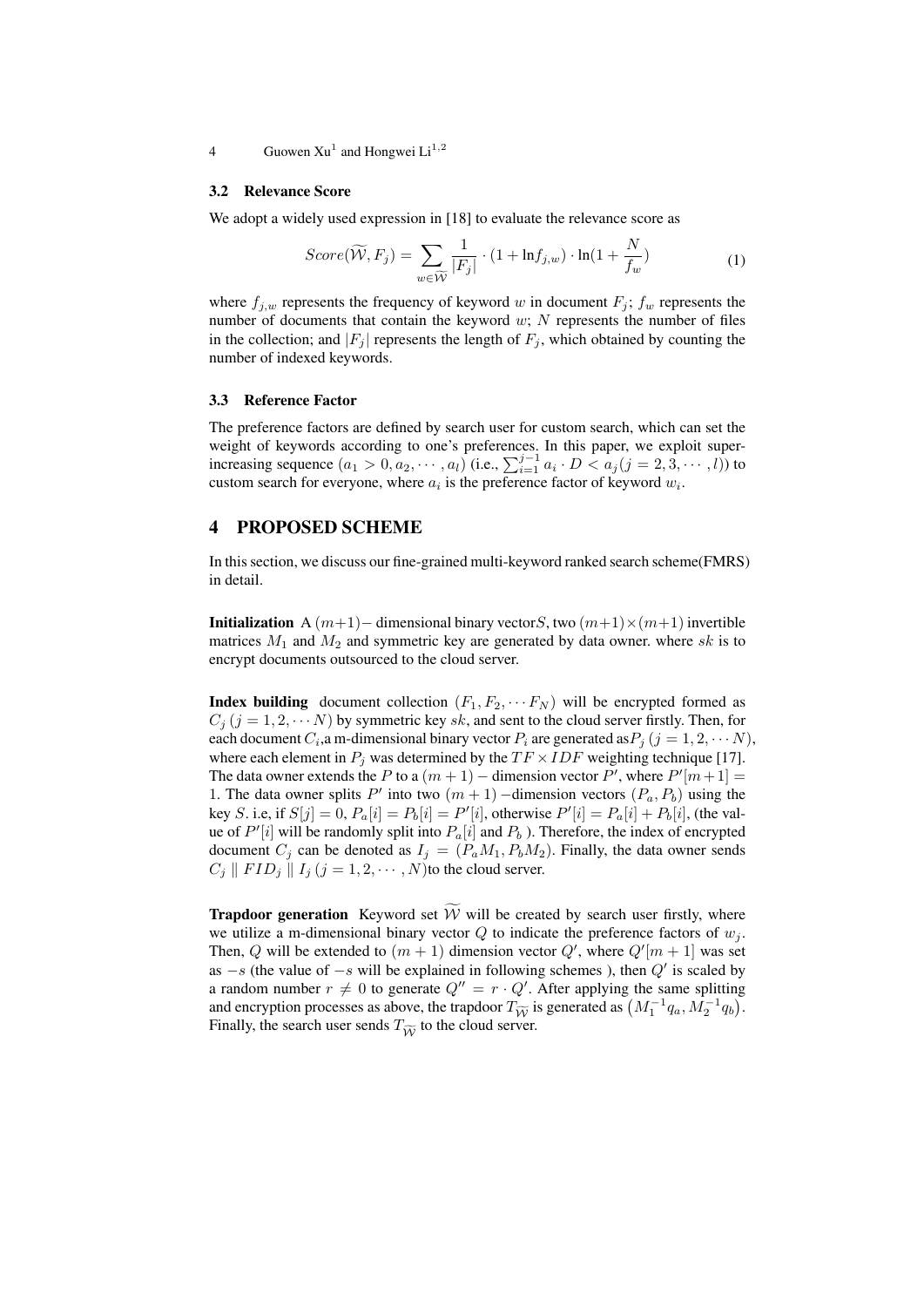**Query** With the index  $I_j$  ( $j = 1, 2, \dots, N$ ) and trapdoor  $T_{\widetilde{W}}$  the final query result is as follows

$$
R_j = I_j \cdot T_{\widetilde{W}} = (P_a M_1, P_b M_2) \cdot (M_1^{-1} q_a, M_2^{-1} q_b) = P_a \cdot q_a + P_b \cdot q_b = P' \cdot Q'' = r \cdot (P \cdot Q - s)
$$
 (2)

#### 4.1 Model analysis

Compared with the traditional model, we replace the values of *P*[*i*] and *Q*[*i*] by the relevance scores and the preference factors of keywords, respectively. For ease of calculation, the score is rounded up, i.e,  $score(w_i, F_j) = \lceil 10 * score(w_i, F_j) \rceil$ , and we assume that the score is not greater than D, i.e.  $score(w_i, F_j) < D$ . And we also assume that the keyword sets of the the "OR" "AND" and "NO" opreations are  $(w'_1, w'_2, \dots, w'_{l_1})$ ,  $(w''_1, w''_2, \cdots, w''_{l_2})$  and  $(w'''_1, w'''_2, \cdots, w'''_{l_3})$ , respectively, the "OR", "AND" and "NO" operations denoted by *∨, ∧* and *¬*, respectively. Here we assume that the "NO" keywords have maximum weight, "AND" second, "OR" minimum. Thus the corresponding rule can be represented as  $(w'_1 \vee w'_2 \vee \cdots \vee w'_{l_1}) \wedge (w''_1 \wedge w''_2 \wedge \cdots \wedge w''_{l_2})$ *∧*( $\lceil w''_1 \wedge \lceil w''_2 \wedge \cdots \wedge \lceil w''_3 \rceil$ ) by the ascending order of keyword weight, For "OR", "AND"

and "NO" opreations, the search user chooses a super-increasing sequence  $(a_1, a_2, \dots, a_{l_1})$ ,

$$
(a_{l_1+1}, a_{l_1+2}, \cdots, a_{l_1+l_2}) \text{ and } (a_{l_1+l_2+1}, a_{l_1+l_2+2} \cdots, a_{l_1+l_2+l_3}) \left(\sum_{i=1}^{j-1} a_i \cdot D < a_j\right)
$$

 $(2, 3 \cdots N)$  to achieve searching with keyword weight, respectively, and we assume that  $l_1 + l_2 + l_3 = N$ . So according to the search keyword set  $(w'_1, w'_2, \dots, w'_{l_1}, w''_1, w''_2, \dots, w'_{l_2})$  $\cdots$ ,  $w''_{l_2}, w'''_1, w'''_2, \cdots, w'''_{l_3}$ , the corresponding values in Q are set as  $(a_1, \cdots, a_{l_1}, a_{l_1+1})$  $, \cdots, a_{l_1+l_2}, a_{l_1+l_2+1}, \cdots, a_{l_1+l_2+l_3}$ . Other values in *Q* are set as 0.

We demonstrate that our model(FMRS) can achieve logical search operation as following( for the convenience of deduction, we still use  $w_i$  to replace  $w'_i$ ,  $w''_i$  and  $w'''_i$  in the following paragraphs):

Step 1: A search user needs to be sure of the keywords to be searched for. In FMRS, firstly, the values of  $score\left(w_i, F_j\right)$  which belongs to 'NO'' keyword set will be set as 1, then the search results is:

$$
R_j = r \cdot (P \cdot Q - s) = r \cdot (\sum_{i=1}^{N} score(w_i, F_j)a_i - s)
$$
\n(3)

(here *s* is equal to the minimum value of the "NO" keywords weight, i.e, $s = a_{l_1+l_2+1}$ ) **Step 2:** Check whether  $R_i$  is less than 1 by computing following equation (4)

$$
R_j = r \cdot (P \cdot Q - s)
$$
  
=  $r \cdot (\sum_{i=1}^{N} score(w_i, F_j) \cdot a_i - s)$   
=  $r(\sum_{i=1}^{l_1+l_2} score(w_i, F_j)a_i + \sum_{i=l_1+l_2+1}^{N} score(w_i, F_j)a_i - s)$  (4)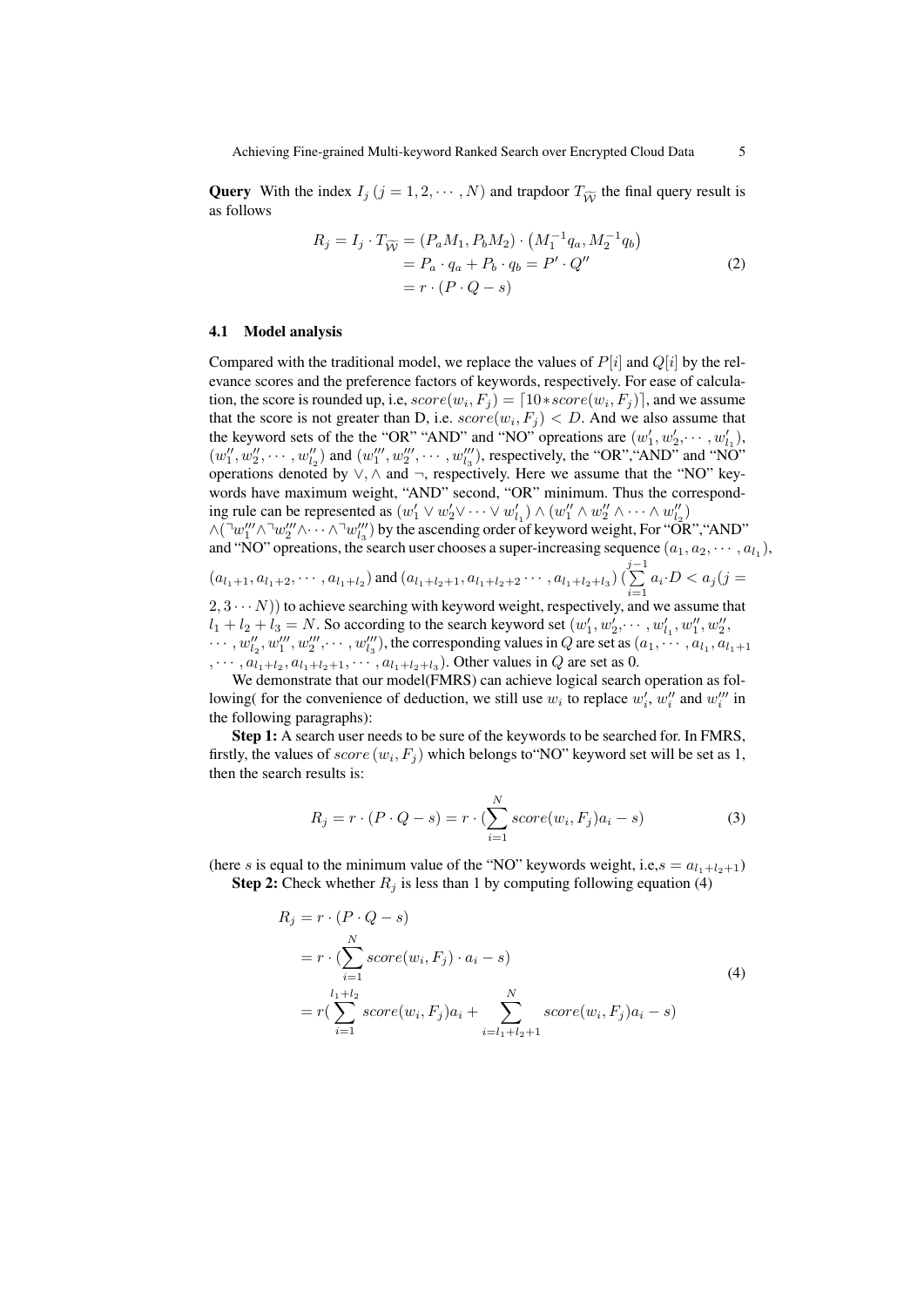We know that *j* ∑*−*1  $\sum_{i=1}^{\infty} a_i \cdot D < a_j (j = 2, 3 \cdots N)$ , if all the keywords in the "NO" keyword set are not in the keyword sets of  $F_j$  ( $j = 2, 3 \cdots N$ ), we can infer  $\sum_{j=1}^{N}$  $i = l_1 + l_2 + 1$  $score(w_i, F_j)$ *·*  $a_i = 0$ , therefore

$$
R_{j} = r\left(\sum_{i=1}^{l_{1}+l_{2}} score(w_{i}, F_{j}) \cdot a_{i} - s\right)
$$
  
=  $r\left(\sum_{i=1}^{l_{1}+l_{2}} score(w_{i}, F_{j}) \cdot a_{i} - a_{l_{1}+l_{2}+1}\right)$   
<  $\sum_{i=1}^{l_{1}+l_{2}} D \cdot a_{i} - a_{l_{1}+l_{2}+1}$  (5)  
< 0

In the same way, If there is a keyword belongs to "NO" keyword set and which is in the keyword sets of  $F_i$  ( $j = 2, 3 \cdots N$ ), there must be  $R_i > 0$ . So, if  $R_i > 0$ , we choose a new  $R_j$  and return to **Step 2**. Otherwise, we go to the next step.

Step 3: Use  $R_j$  to mod  $(-r \cdot a_{l_1+l_2+1}, r \cdot a_{l_1+l_2}, \cdots, r \cdot a_{l_1+1})$  in turn, then check whether the quotient is over or equal to 1 each time. Besides, the remainder can't be zero. For the first time,  $R_j = r(\sum_{i=1}^{l_1+l_2}$  $\sum_{i=1}^{1+l_2} score(w_i, F_j) \cdot a_i - s) = r \cdot \sum_{i=1}^{l_1+l_2}$  $\sum_{i=1}$  score $(w_i, F_j)$ .  $a_i - rs$ . Then  $R_j \mod -r \cdot a_{l_1+l_2+1} = r \cdot \sum_{i=1}^{l_1+l_2}$  $\sum_{i=1}$  score $(w_i, F_j) \cdot a_i$ . Obviously, quotient is 1, then we go to the next step. (the purpose of this step is to eliminate the effect of *s* ).

For the second time , the value of *R<sup>j</sup>* is equal to the remainder operated last time, which is  $r \cdot \sum_{i=1}^{l_1+l_2}$  $\sum_{i=1}$  score $(w_i, F_j) \cdot a_i$ , then we mod  $r \cdot a_{l_1+l_2}$ , here we know

$$
R_j = r \cdot \sum_{i=1}^{l_1 + l_2} score(w_i, F_j) \cdot a_i
$$
  
= 
$$
r \cdot \sum_{i=1}^{l_1 + l_2 - 1} score(w_i, F_j) \cdot a_i + r \cdot score(w_{l_1 + l_2}, F_j) \cdot a_{l_1 + l_2}
$$
 (6)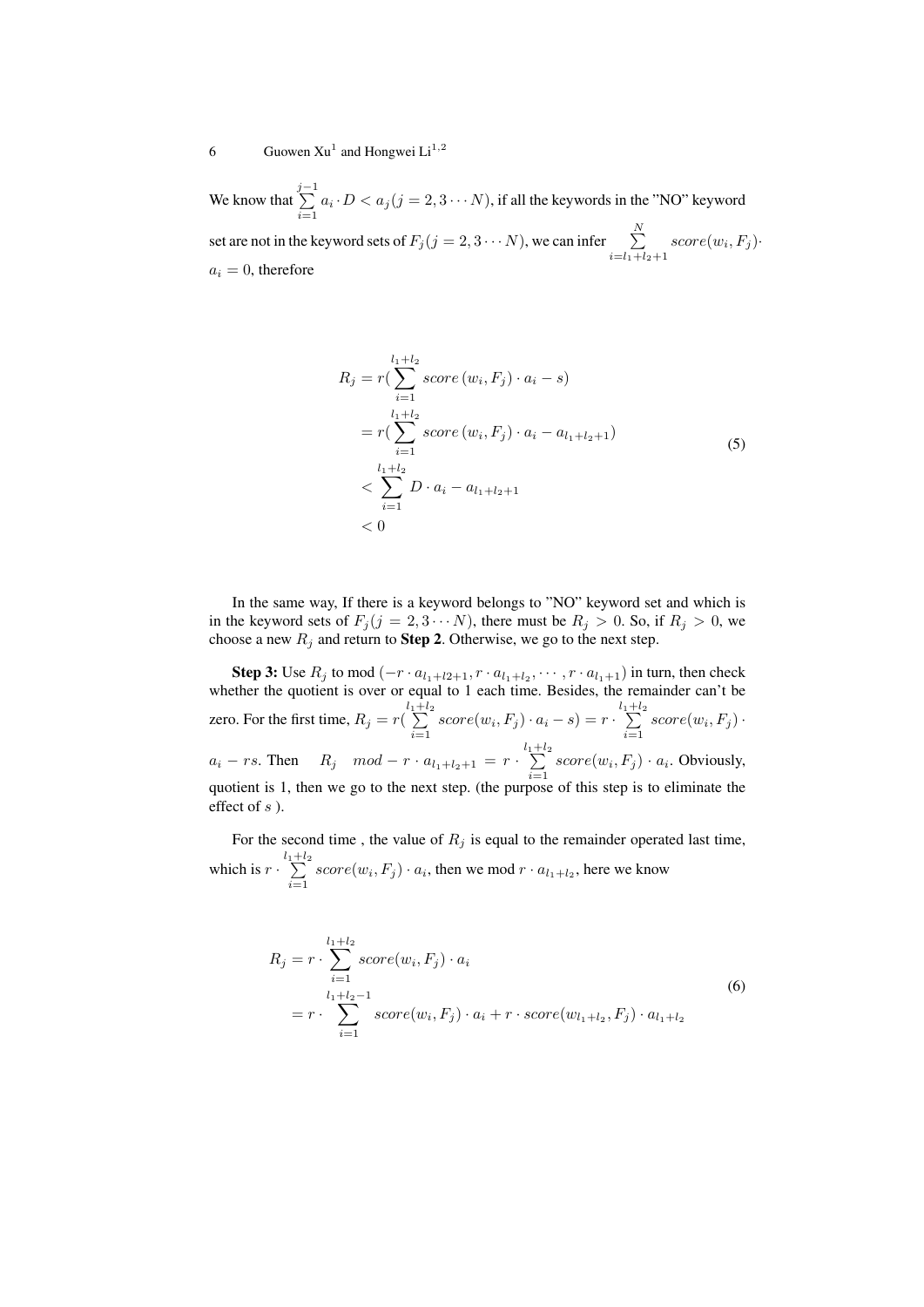If the keyword  $w_{l_1+l_2}$  (i.e.,  $w''_{l_1+l_2}$ ) is not in the keyword sets of  $F_j$  ( $j = 2, 3 \cdots N$ ), then

$$
R_{j} = r \cdot \sum_{i=1}^{l_{1}+l_{2}-1} score(w_{i}, F_{j}) \cdot a_{i}
$$
  

$$
< r \cdot \sum_{i=1}^{l_{1}+l_{2}-1} D \cdot a_{i}
$$
  

$$
< r \cdot a_{l_{1}+l_{2}}
$$
 (7)

The quotient of  $R_j$ *mod*  $r \cdot a_{l_1+l_2} = 0$ , we should also choose a new  $R_j$  and return to **Step 2**. On the contrary, if the keyword  $w_{l_1+l_2}$  (i.e.,  $w''_{l_1+l_2}$ ) is in the keyword sets of  $F_j$ ,  $R_j$ *mod*  $r \cdot a_{l_1+l_2} \geq 1$ , we go to the next step.

In a similar way, using the  $R_j$  to mod  $(-r \cdot a_{l_1+l_2-1}, r \cdot a_{l_1+l_2-2}, \dots, r \cdot a_{l_1+1})$  in turn, if all the keywords in the "AND" keyword set are in the keyword sets of  $F_i(j =$  $2, 3 \cdots N$ , the quotient is  $\geq 1$  in each time. Besides, the final remainder can't be zero, i.e., the remainder of  $R_i$  mods  $a_{i+1} \neq 0$ . (The remainder is not 0 guarantee that at least one "OR" keyword in the document )can satisfy the above matching rule with "OR", "AND"and "NO".

Step 4: For all of the documents that conform to the above query scheme. Return *K* documents with the highest scores by equation (2).

## 5 SECURITY ANALYSIS

In this section, we analyze the security of the proposed model. In particular, we focus on how to achieve confidentiality of documents, privacy protection of index and trapdoors, and unlinkability of trapdoors of our proposed model. Other security features are not the key issues of our scheme.

#### 5.1 Confidentiality of Documents

In FMRS, raw documents are stored in cloud. Taking privacy into account, we exploit symmetric encryption (e.g., AES) to encrypt every document before outsourcing them. Because AES was proved to be secure in [19], and it is unable to spy any information or content of documents if attacker have not the secret key *sk*. Therefore, the confidentiality of encrypted documents can be protected well.

#### 5.2 Privacy Protection of Index and Trapdoor

For convenience of searching, indexes and the trapdoors are created accord to keywords utilizing in our query process. All the index  $I_j = (p_a M_1, p_b M_2)$  and the trapdoor  $T_{\widetilde{W}} = (M_1^{-1}q_a, M_2^{-1}q_b)$  are ciphertexts of vectors  $(P, Q)$ . The secret key is  $K = (S, M_1, M_2)$  that generated by data owner in our model, where *S* functions as a splitting indicator that divides P and Q into  $(p_a, p_b)$  and  $(q_a, q_b)$  respectively, then, we use two invertible matrices  $M_1$  and  $M_2$  to encrypt  $(p_a, p_b)$  and  $(q_a, q_b)$ . Because the high security of KNN has been proved under the known ciphertext model [17]. Therefore, the privacy of index and trapdoor are protected well in FMRS.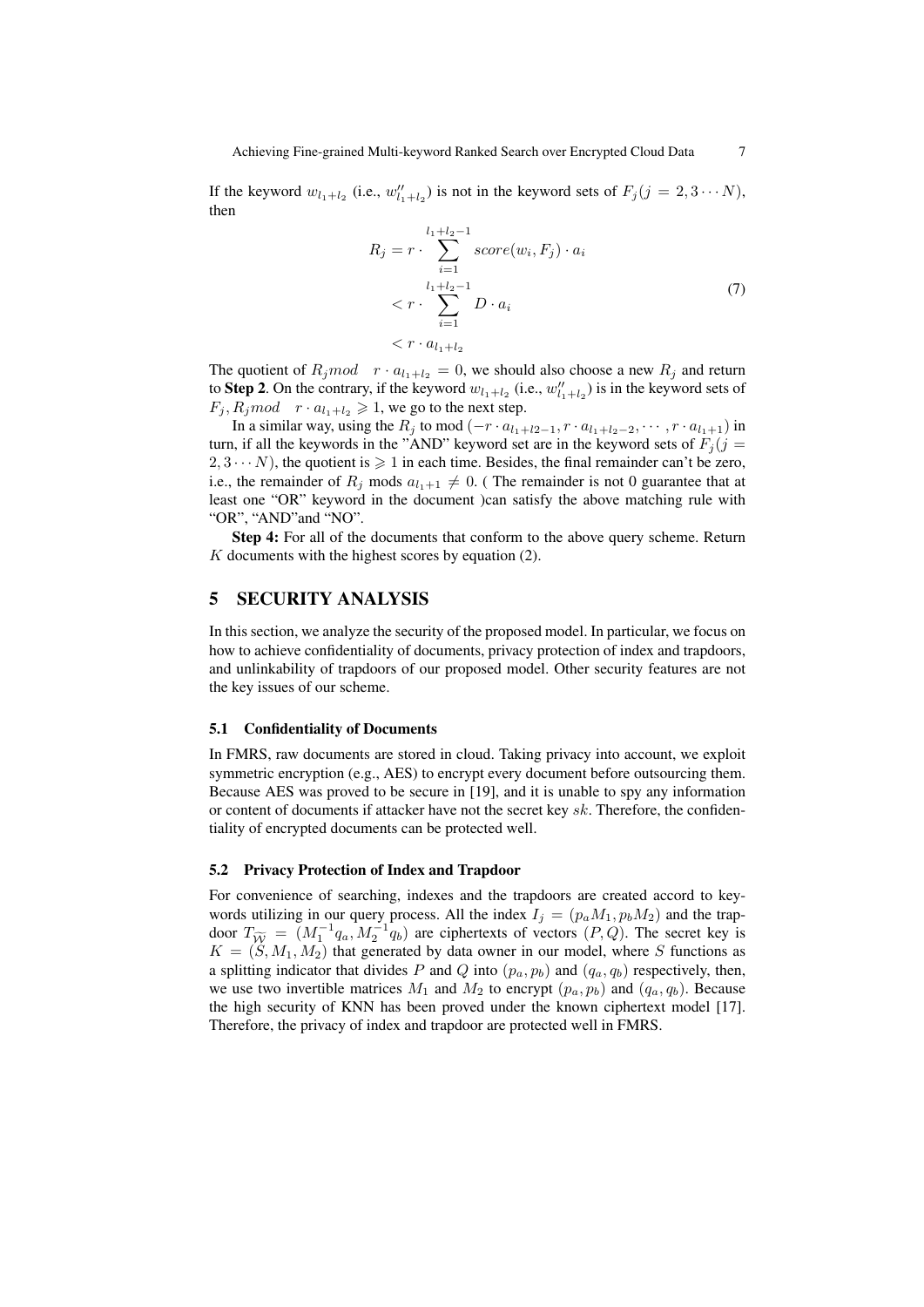#### 8 Guowen  $Xu^1$  and Hongwei  $Li^{1,2}$

#### 5.3 Unlinkability of Trapdoor

Some documents stored in the cloud server may be frequently retrieved. Unlinkability refers to the case where the cloud server can not obtain keyword information from the trapdoors. Once unlinkability of trapdoor is broken, the cloud server can deduce relationship of trapdoors, and threaten the privacy of keywords. Therefore, for the same keywords, trapdoor should be generated randomly, rather than deterministic. We prove FMRS can achieve the unlinkability of trapdoors in a strong threat model, i.e., known background model [15].

In our model, the trapdoor is made up of two parts. The values of  $a_i(i = 1, 2, \dots, N)$ are the super-increasing sequence randomly selected by the search user (assume there are  $\alpha$  possible sequences). And the  $(m + 1)$  dimension is  $-s$  defined by the search user, where the value of *s* is equal to the minimum value of the "NO" keyword weights. i.e, $s = a_{l_1+l_2+1}$ . Assuming that the number of different  $a_{l_1+l_2+1}$  is represented as  $\beta$ . Further,  $Q'' = r \cdot Q'$ ,  $Q'$  is used to multiply a positive random number *r*, assuming that all the possible values of *r* is  $2^{\eta_r}$  (if the search user chooses  $\eta_r$ -bit *r*). Finally,  $Q''$  is split into  $(q_a, q_b)$  by the splitting indicator *S*. Specifically, if  $S[i] = 0(i = 1, 2, \dots, m + 1)$ , the value of  $Q''[i]$  will be randomly split into  $q_a[i]$  and  $q_b[i]$ , assuming the number of '0' in *S* is  $\mu$ , and each dimension with  $q_a$  and  $q_b$  is  $\eta_q$  bits. Note that  $\eta_s$ ,  $\eta_r$ ,  $\mu$  and  $\eta_q$ are independent of each other. Then in our model, we calculate the probabilities of two trapdoors which are the same as follows:

$$
P_2 = \frac{1}{\beta \cdot 2^{\eta_r} \cdot (2^{\eta_q})^{\mu}} = \frac{1}{\beta \cdot 2^{\eta_r + \mu \eta_q}}
$$
(8)

Therefore, the larger  $\beta$ ,  $\eta_r$ ,  $\mu$  and  $\eta_q$  can achieve the stronger security, we choose 1024bit *r*, then the probability  $P_1 < 1/2^{1024}$ . Thus, the probabilities of two trapdoors which are the same is negligible. In summary, we present the comparison results of security level in Table ??, where (FMRS)represents our model. Clearly, all the schemes can achieve confidentiality of documents and privacy protection of index and trapdoor, but the OPE schemes [20] cannot achieve the unlinkability of trapdoor very well because of the similarity relevance mentioned in [13]. Comparison with our model, the scheme [12] can not return precise results because the relevance scores is not utilized.

## 6 PERFORMANCE EVALUATION

In this section, we analyze the performance of the model by using the method of simulation and comparison with the existing models  $[10, 13, 15]$ . We randomly select a certain number of data through a real database 1990-2003 [21], and conduct real-world experiments on an Intel Core i5 2.6 GHz system.

#### 6.1 Computation overhead

In order to provide a comprehensive analysis of computation overhead, we discuss it from following phases.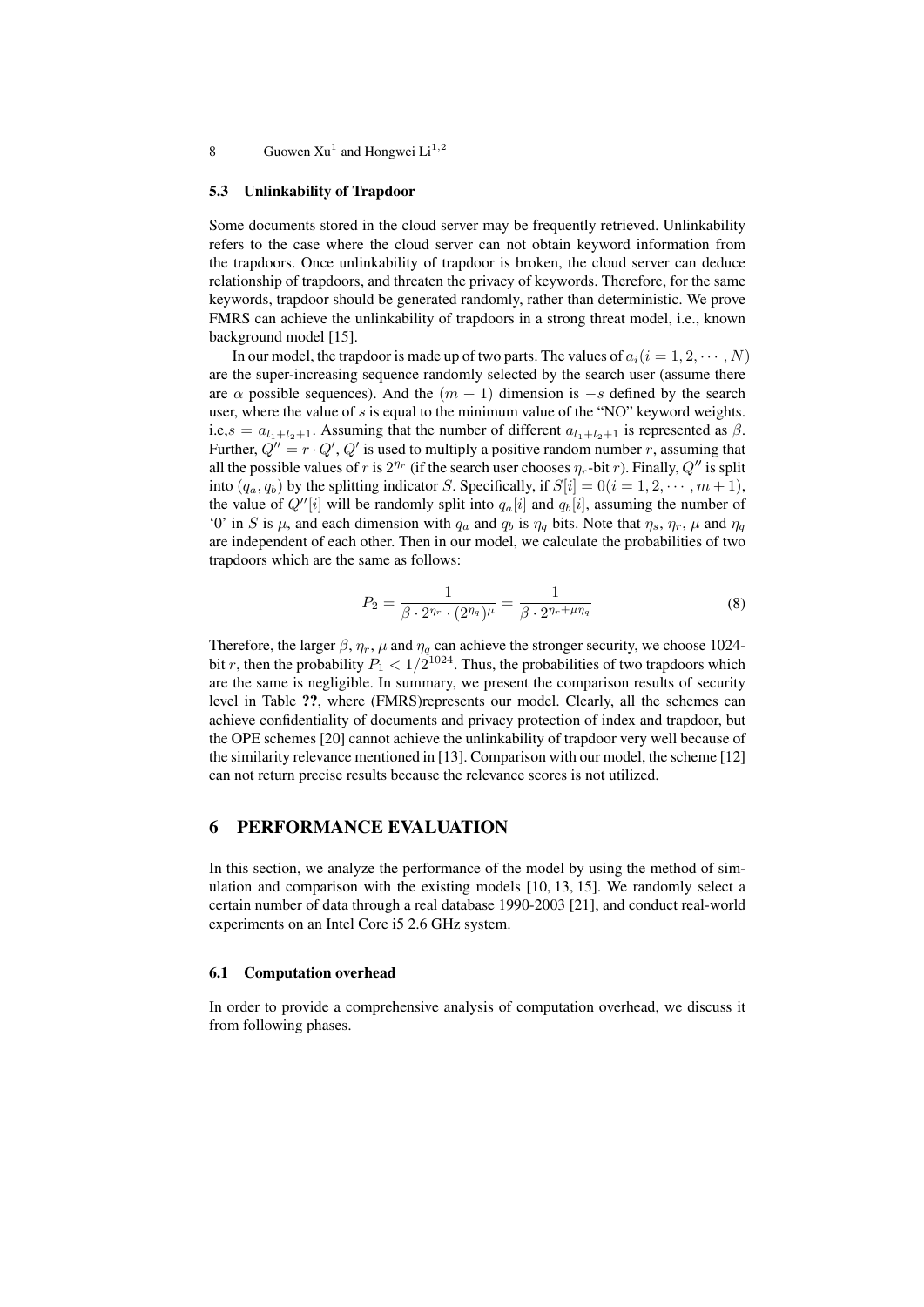Index building. Note that the *Index building* phase of FMRS, which contains the relevance score computing. Considering the cost of calculating the relevance score, it is negligible in comparison with the cost of index building, we do not distinguish them. Moreover, because the index instruction mainly involves with the two multiplications of a  $(m+1) \times (m+1)$  invertible matrix and a  $(m+1)$ − dimension splitting vector. as shown in Fig. 2, we can see the time of building index is significantly associated with the number of documents and dictionaries.



Fig. 2: Time for building index. (a) Different size of dictionary *N*=6000. (b) Different number of documents  $|W| = 400$ .

Trapdoor generation. In *Trapdoor generation* phase, our model randomly generates a super increasing sequence and a weight sequence, respectively, which is same as [12]. As shown in Fig. 3, the time of generating trapdoors is also significantly associated with the number of dictionaries, instead of the number of query keywords. It is partly because even if we do not want to search some keywords, we will still need to set values for the corresponding elements. With the increase in the number of the keywords in the dictionary, the time cost rises.

Query. The computation overhead in *Query* phase, as shown in Fig. 4, is significantly associated with the size of dictionary and the number of documents, instead of the number of query keywords. Note that, in *Trapdoor generation* and *Query* phases, the computation overheads are irrelative to the number of query keywords. Thus our schemes are more efficient compared with some multiple-keyword search schemes [22, 23], as their cost is linear with the number of query keywords. Besides, comparing with [12], our model returns more precise results because of using the relevance scores.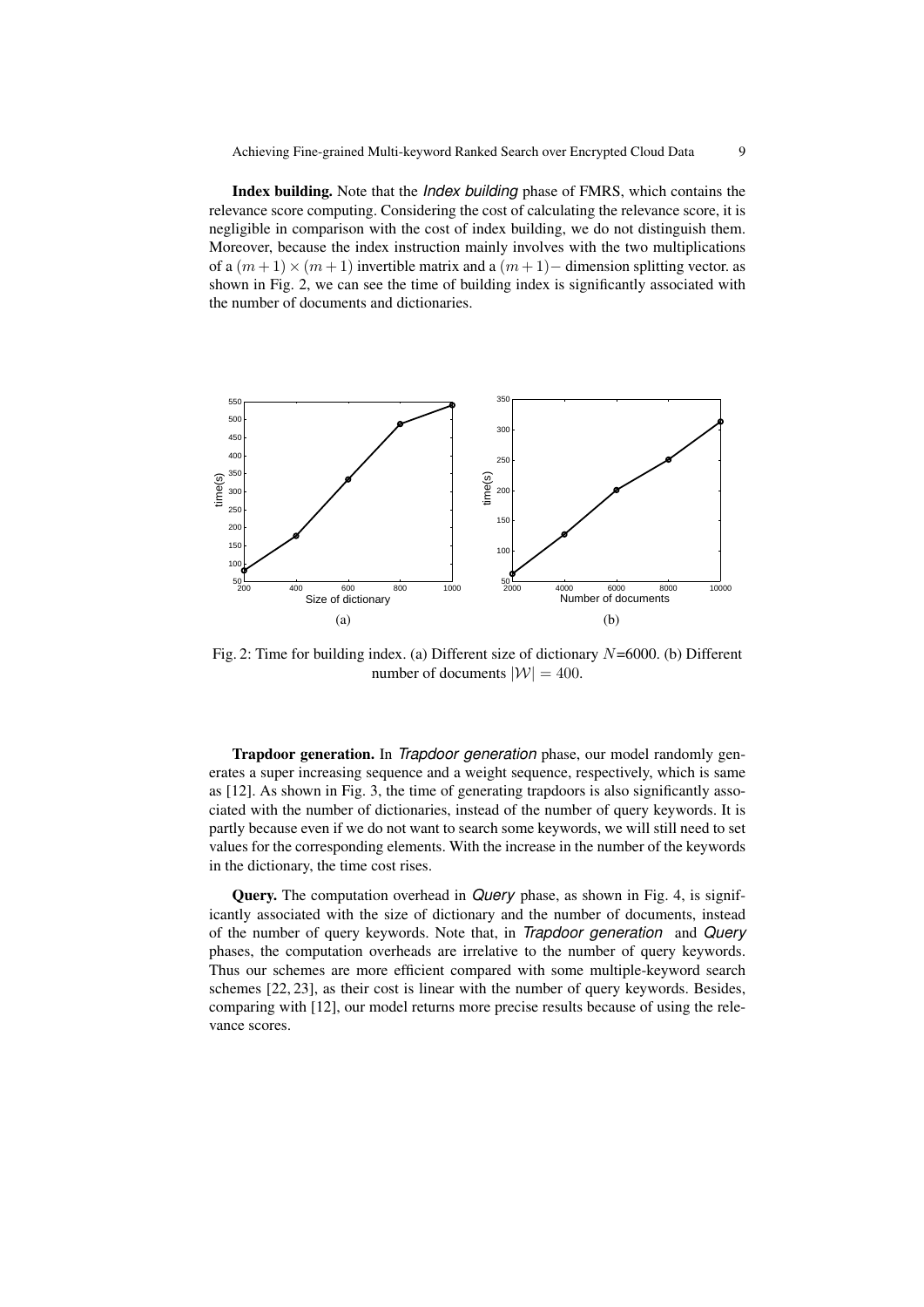

Fig. 3: Time for generating trapdoor. (a) Different size of dictionary,  $|\widetilde{W}|$ =20. (b)Different number of query keywords,  $|W| = 4000$ .

## 7 Conclusion

In this paper, we propose a Fine-grained Multi-keyword Ranked Search (FMRS) shceme over the encrypted cloud data. Specifically, we develop the multi-keyword ranked search to support both mixed "AND", "OR" and "NO" operations of keywords and ranking according to the preference factor and relevance score. Security analysis indicates that FMRS scheme can preserve confidentiality of documents, privacy protection of index and trapdoor and unlinkability of trapdoor. Real-world experiments demonstrate that FMRS can achieve better performance in terms of functionality and efficiency compared to the existing proposals.

## 8 Acknowledgement

This work is supported by the National Key R&D Program of China under Grants 2017YFB0802300 and 2017YFB0802000, the National Natural Science Foundation of China under Grants 61772121, 61728102, and 61472065, the Fundamental Research Funds for Chinese Central Universities under Grant ZYGX2015J056.

## References

- 1. Wang, C., Cao, N., Ren, K., Lou, W.: Enabling secure and efficient ranked keyword search over outsourced cloud data. IEEE Transactions on Parallel and Distributed Systems 23(8) (2012) 1467–1479
- 2. Yu, M., Yang, K., Wei, L., Sun, J.: Practical private information retrieval supporting keyword search in the cloud. In: 2014 Sixth International Conference on Wireless Communications and Signal Processing (WCSP),. (Oct 2014) 1–6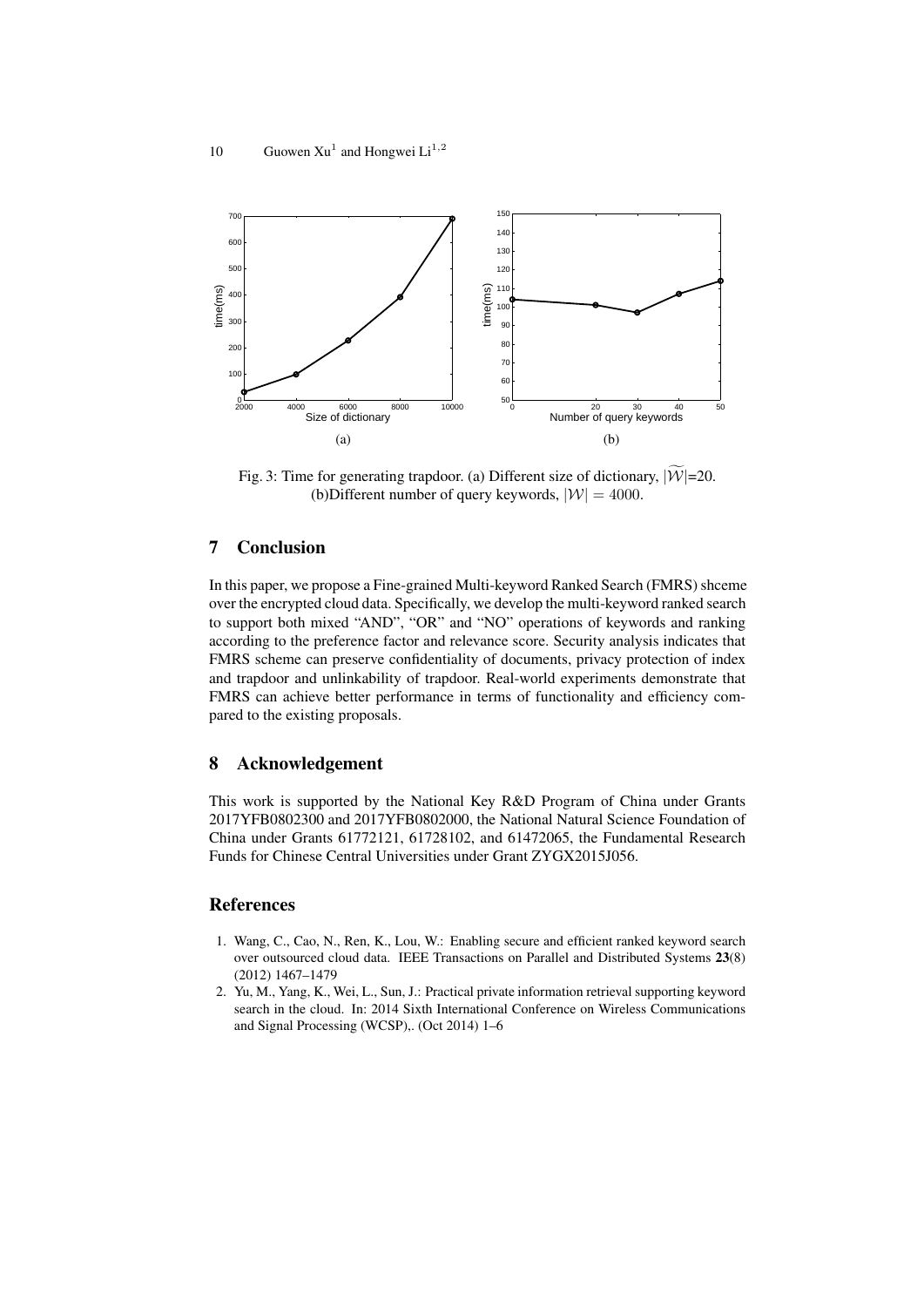Achieving Fine-grained Multi-keyword Ranked Search over Encrypted Cloud Data 11

- 3. Xu, G., Li, H., Liu, S., Wen, M., Lu, R.: Efficient and privacy-preserving truth discovery in mobile crowd sensing systems. IEEE Transactions on Vehicular Technology 68(4) (2019) 3854–3865
- 4. Xu, G., Li, H., Lu, R.: Practical and privacy-aware truth discovery in mobile crowd sensing systems. In: Proceedings of ACM CCS. (2018) 2312–2314
- 5. Xu, G., Li, H., Liu, D., Ren, H., Dai, Y., Liang, X.: Towards efficient privacy-preserving truth discovery in crowd sensing systems. In: Proceedings of GLOBECOM. (2016) 1–6
- 6. Xu, G., Ren, Y., Li, H., Liu, D., Dai, Y., Yang, K.: Cryptmdb: A practical encrypted mongodb over big data. In: 2017 IEEE International Conference on Communications (ICC). (May 2017) 1–6
- 7. Li, R., Xu, Z., Kang, W., Yow, K.C., Xu, C.Z.: Efficient multi-keyword ranked query over encrypted data in cloud computing. Future Generation Computer Systems 30 (2014) 179– 190
- 8. Li, H., Liu, D., Dai, Y., Luan, T.H., Shen, X.: Enabling efficient multi-keyword ranked search over encrypted cloud data through blind storage. IEEE Transactions on Emerging Topics in Computing (2014, DOI10.1109/TETC.2014.2371239)
- 9. Xu, G., Li, H., Dai, Y., Yang, K., Lin, X.: Enabling efficient and geometric range query with access control over encrypted spatial data. IEEE Transactions on Information Forensics and Security 14(4) (2019) 870–885
- 10. Sun, W., Wang, B., Cao, N., Li, M., Lou, W., Hou, Y.T., Li, H.: Verifiable privacy-preserving multi-keyword text search in the cloud supporting similarity-based ranking. IEEE Transactions on Parallel and Distributed Systems DOI: 10.1109/TPDS.2013.282 (2013)
- 11. Strizhov, M., Ray, I.: Substring position search over encrypted cloud data using tree-based index. In: 2015 IEEE International Conference on Cloud Engineering (IC2E). (March 2015) 165–174
- 12. Li, H., Yang, Y., Luan, T.H., Liang, X., Zhou, L., Shen, X.S.: Enabling fine-grained multi-keyword search supporting classified sub-dictionaries over encrypted cloud data. IEEE Transactions on Dependable and Secure Computing (2015, DOI: 10.1109/TD-SC.2015.2406704)
- 13. Yu, J., Lu, P., Zhu, Y., Xue, G., Li, M.: Towards secure multi-keyword top-k retrieval over encrypted cloud data. IEEE Transactions on Dependable and Secure Computing 10(4) (2013) 239–250
- 14. Xu, G., Li, H., Dai, Y., Bai, J., Lin, X.: Efrs:enabling efficient and fine-grained range search on encrypted spatial data. In: 2018 IEEE International Conference on Communications (IC-C). (May 2018) 1–6
- 15. Cao, N., Wang, C., Li, M., Ren, K., Lou, W.: Privacy-preserving multi-keyword ranked search over encrypted cloud data. IEEE Transactions on Parallel and Distributed Systems 25(1) (2014) 222–233
- 16. Xu, G., Li, H., Tan, C., Liu, D., Dai, Y., Yang, K.: Achieving efficient and privacy-preserving truth discovery in crowd sensing systems. Computers & Security 69 (2017) 114–126
- 17. Wong, W.K., Cheung, D.W.l., Kao, B., Mamoulis, N.: Secure knn computation on encrypted databases. In: Proceedings of SIGMOD International Conference on Management of data, ACM (2009) 139–152
- 18. Zobel, J., Moffat, A.: Exploring the similarity space. In: ACM SIGIR Forum. Volume 32., ACM (1998) 18–34
- 19. Ferguson, N., Schroeppel, R., Whiting, D.: A simple algebraic representation of rijndael. In: Selected Areas in Cryptography, Springer (2001) 103–111
- 20. Wang, C., Cao, N., Li, J., Ren, K., Lou, W.: Secure ranked keyword search over encrypted cloud data. In: Proceedings of ICDCS, IEEE (2010) 253–262
- 21. http://kdd.ics.uci.edu/databases/nsfabs/nsfawards.html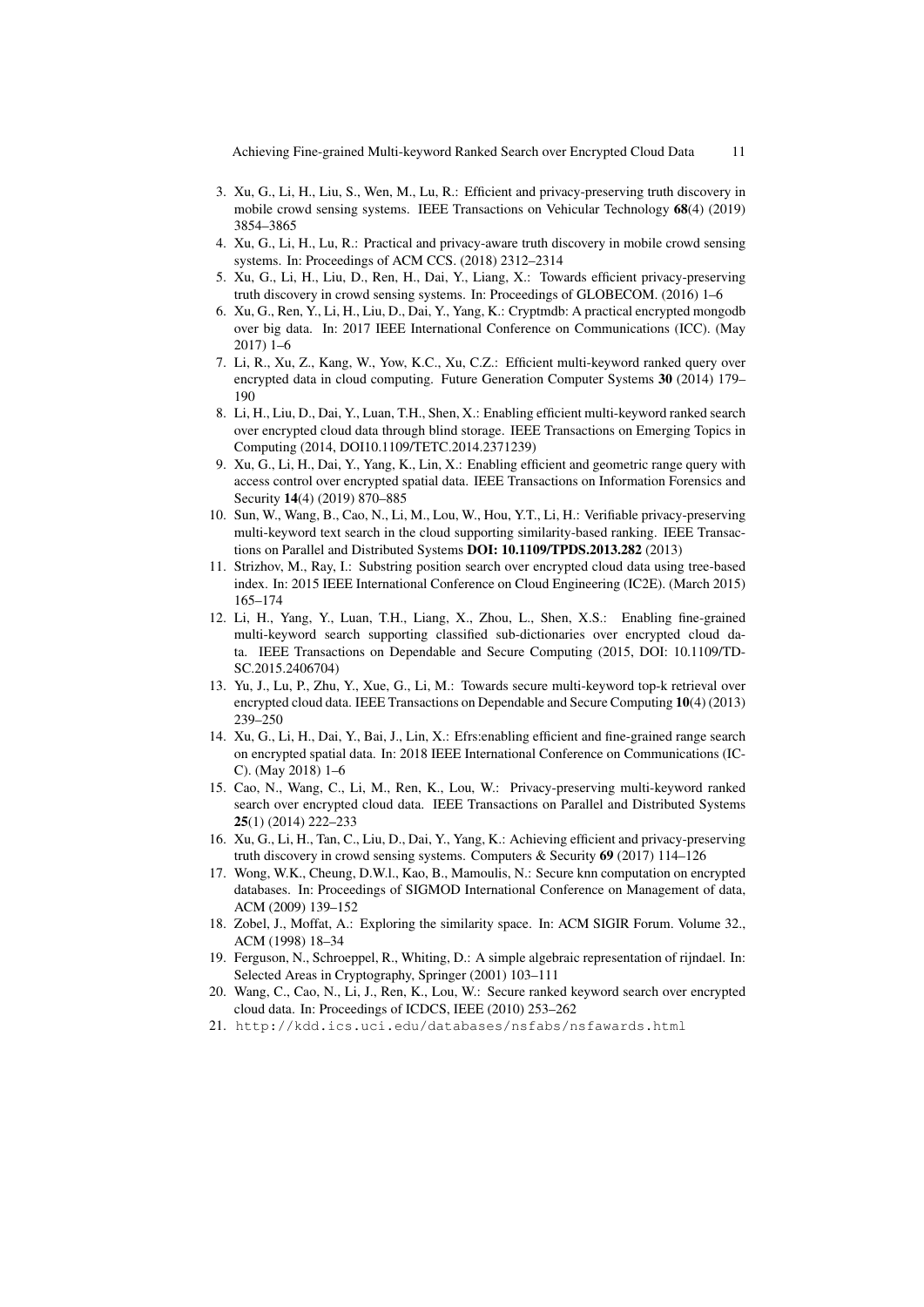- 12 Guowen Xu<sup>1</sup> and Hongwei  $Li^{1,2}$
- 22. Golle, P., Staddon, J., Waters, B.: Secure conjunctive keyword search over encrypted data. In: Applied Cryptography and Network Security, Springer (2004) 31–45
- 23. Boneh, D., Waters, B.: Conjunctive, subset, and range queries on encrypted data. In: Theory of cryptography. Springer (2007) 535–554